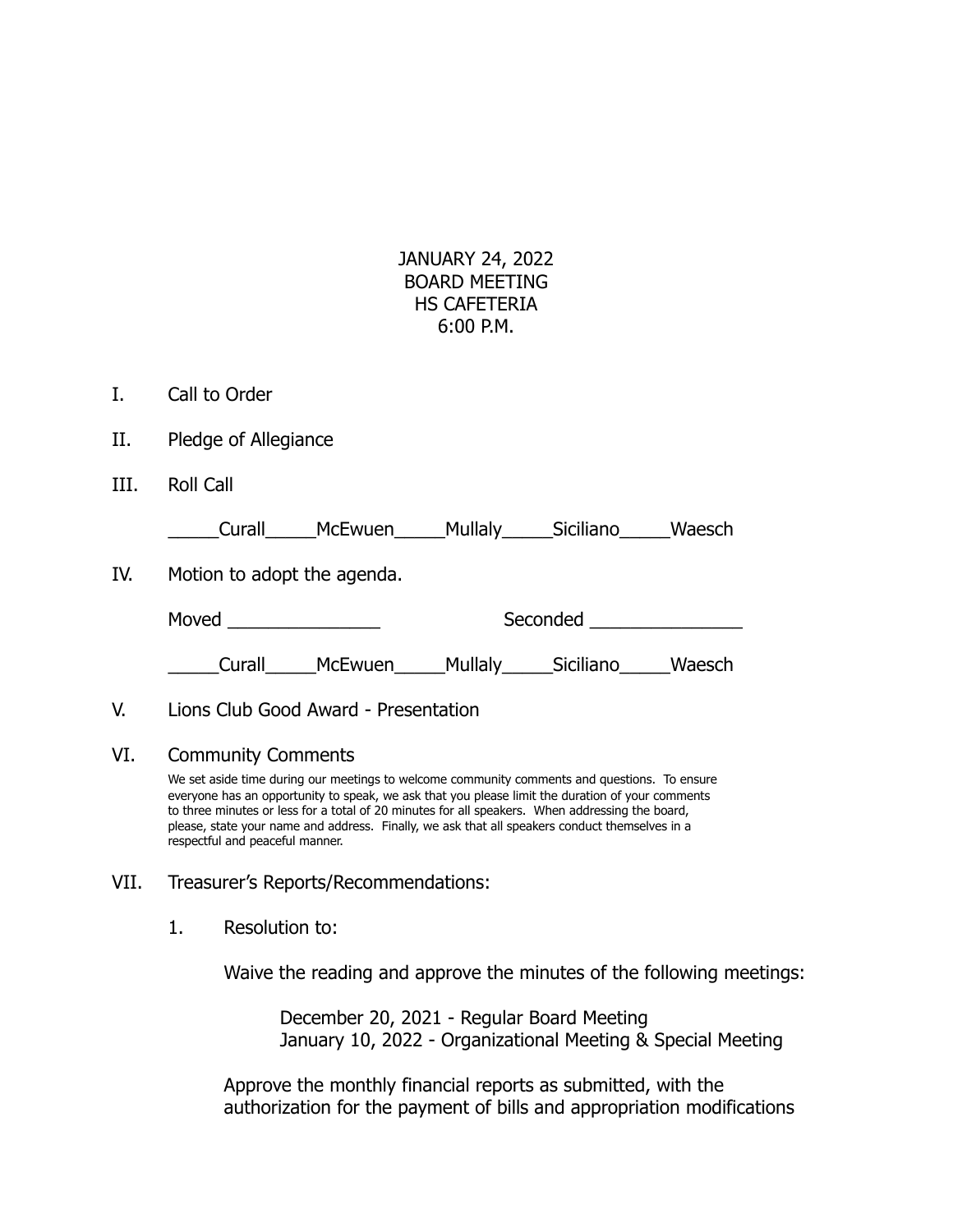as necessary.

Moved \_\_\_\_\_\_\_\_\_\_\_\_\_\_\_ Seconded \_\_\_\_\_\_\_\_\_\_\_\_\_\_\_

\_\_\_\_\_Curall\_\_\_\_\_McEwuen\_\_\_\_\_Mullaly\_\_\_\_\_Siciliano\_\_\_\_\_Waesch

2. Resolution to approve the following donation:

\$17,272.50 from Rootstown Music Boosters

Moved \_\_\_\_\_\_\_\_\_\_\_\_\_\_\_ Seconded \_\_\_\_\_\_\_\_\_\_\_\_\_\_\_

\_\_\_\_\_Curall\_\_\_\_\_McEwuen\_\_\_\_\_Mullaly\_\_\_\_\_Siciliano\_\_\_\_\_Waesch

3. Resolution to approve the following appropriation adjustments based on the increase or decrease in corresponding revenue adjustments:

| 572-9222 | Title I                    | Decrease        | \$1,599.94 |
|----------|----------------------------|-----------------|------------|
| 590-9222 | <b>Title IIA</b>           | <b>Increase</b> | \$189.62   |
| 516-9222 | <b>IDEA Part B</b>         | <b>Increase</b> | \$481.52   |
| 507-9222 | <b>ESSERII</b>             | Decrease        | \$521.15   |
| 516-922A | <b>ARP IDEA</b>            | <b>Increase</b> | \$149.69   |
| 587-9222 | <b>ARP Early Childhood</b> | <b>Increase</b> | \$9.47     |
| Moved    | McEwuen                    | Seconded        | Siciliano  |
| Curall   |                            | <b>Mullaly</b>  | Waesch     |

4. Resolution to approve the participation in the Ohio Schools Council Food & Cafeteria Supplies bid process for the 2022-2023 school year.

Moved \_\_\_\_\_\_\_\_\_\_\_\_\_\_\_ Seconded \_\_\_\_\_\_\_\_\_\_\_\_\_\_\_ \_\_\_\_\_Curall\_\_\_\_\_McEwuen\_\_\_\_\_Mullaly\_\_\_\_\_Siciliano\_\_\_\_\_Waesch

5. RESOLUTION DETERMINING TO PROCEED WITH SUBMISSION OF AN EMERGENCY TAX LEVY THAT COMBINES AND RENEWS TWO EXISTING EMERGENCY TAX LEVIES.

**WHEREAS,** this Board of Education at its meeting on the 13th day of January, 2022, by resolution duly adopted, determined the necessity of levying a renewal tax levy combining two existing tax levies in excess of the ten-mill limitation for the benefit of the Rootstown Local School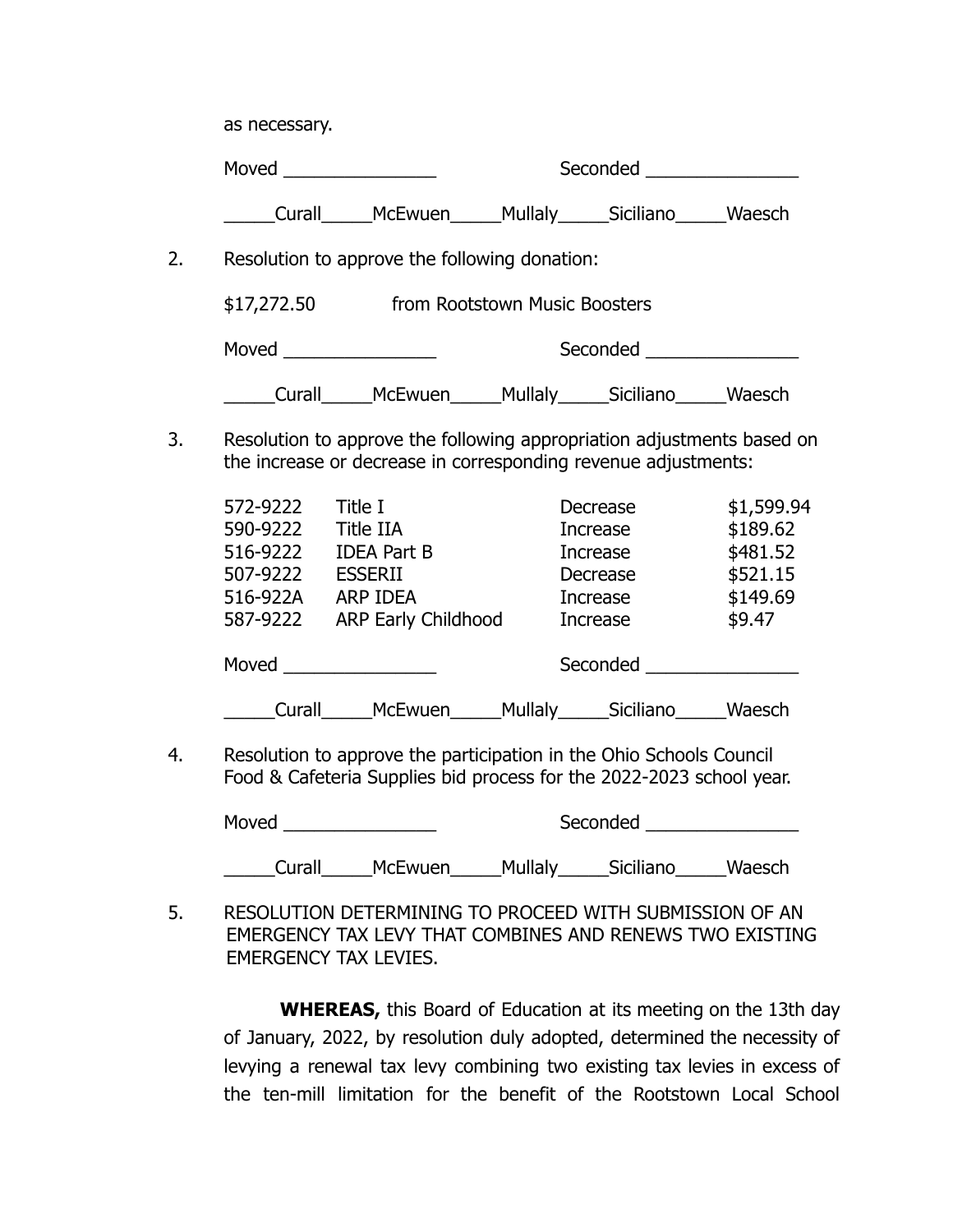District (the "District") for the purpose of purpose of providing for the emergency requirements of the School District, in an aggregate amount of \$1,145,056 per year for a period of ten years, and provided that the question of levying said renewal tax shall be submitted to the electors of said District at an election to be held on May 3, 2022; and

**WHEREAS,** the County Auditor has certified to this Board of Education that the total current tax valuation of the District is \$254,704,130 and that the estimated average annual levy (assuming that the amount of the tax list of this District remains throughout the life of the levy the same as the amount of the tax list for the current year) required to produce said annual amount is 4.5 mills for each one dollar (\$1.00) of valuation, which amounts to zero dollars and forty-five cents (\$0.45) for each one hundred dollars (\$100.00) of tax valuation;

**NOW, THEREFORE, BE IT RESOLVED** by the Board of Education of the Rootstown Local School District:

**SECTION 1.** That it is hereby determined to proceed with the submission to the electors of the question of levying the renewal tax described in the preambles hereto at the election to be held on May 3, 2022, under authority of Section 5705.194 of the Ohio Revised Code.

**SECTION 2.** That the Treasurer of this Board of Education be and is hereby directed to certify the following to the Portage County Board of Elections: (a) the resolution of this Board of Education Determining the Necessity of said renewal tax and said election; (b) this resolution; (c) the total current tax valuation of the District and the amount of the average tax levy, expressed in dollars and cents for each one hundred dollars (\$100.00) of valuation as well as in mills for each one dollar (\$1.00) of valuation, as calculated and certified by the Portage County Auditor, and (d) the number of years said levy is to run and to notify said Board of Elections to cause notice of such election to be given as required by law.

**SECTION 3.** That the form of ballot, upon which the question of levying said renewal tax shall be submitted to the electors, shall be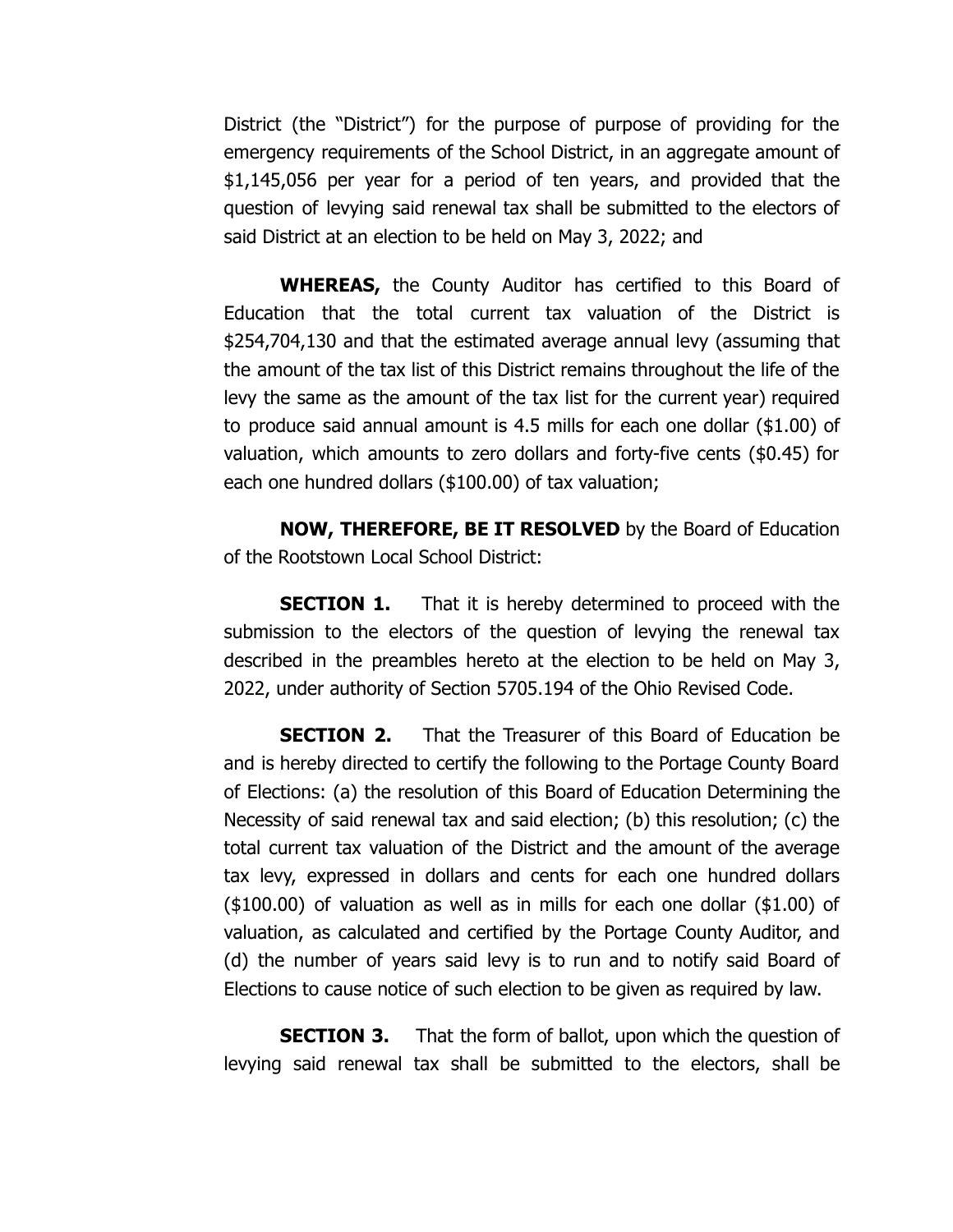substantially as follows (which ballot language may be modified by the Board of Elections and/or the Ohio Secretary of State):

# **PROPOSED RENEWAL TAX LEVY**

## **ROOTSTOWN LOCAL SCHOOL DISTRICT**

A majority affirmative vote is

necessary for passage.

Shall a levy renewing two (2) existing levies be imposed by the Rootstown Local School District, County of Portage, Ohio for the purpose of purpose of providing for the emergency requirements of the School District in the initial sum of \$1,145,056, and a levy of taxes be made outside of the ten-mill limitation estimated by the County Auditor to average 4.5 mills for each one dollar of valuation, which amounts to forty five cents (\$0.45) for each one hundred dollars of valuation for the initial year of the tax, for a period of ten years, commencing in 2022, first due in calendar year 2023? If approved, any remaining tax years on any of the two existing levies will not be collected after 2022.

FOR THE TAX LEVY

AGAINST THE TAX LEVY

**SECTION 4.** That, if the proposed renewal tax levy is passed by the electors, any remaining tax years on the 2016 Emergency Levy and the 2020 Emergency Levy (as defined in the Resolution of Necessity passed by this Board of Education on January 13, 2022) will not be levied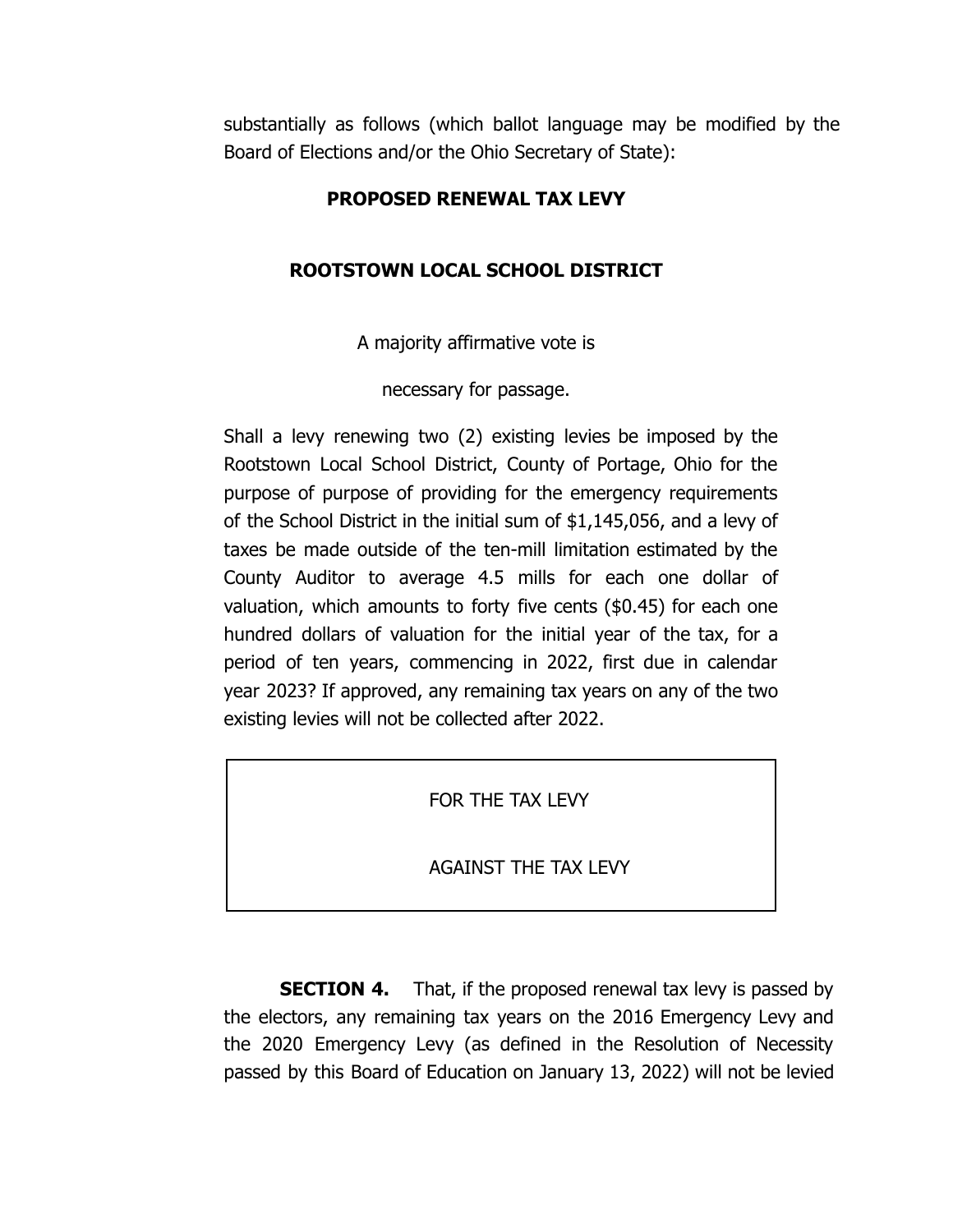after the year preceding the year in which the renewal levy is first imposed, or collected after 2022.

**SECTION 5.** That the Treasurer of this Board of Education be and is hereby directed to certify forthwith a copy of this resolution, the Resolution of Necessity, and the Auditor's Certification, to the Portage County Board of Elections at least ninety (90) days prior to said election as required by law, including without limitation, Section 5705.03 of the Ohio Revised Code.

**SECTION 6.** That it is found and determined that all formal actions of this Board of Education concerning and relating to the adoption of this resolution were adopted in an open meeting of this Board of Education; and that all deliberations of this Board of Education and of any of its committees that resulted in such formal action, were in meetings open to the public, in compliance with all legal requirements including Section 121.22 of the Ohio Revised Code.

| Moved  |         |         | Seconded  |        |
|--------|---------|---------|-----------|--------|
| Curall | McEwuen | Mullaly | Siciliano | Waesch |

- VIII. Superintendent's Reports/Recommendations:
	- 1. Recommend the Board accept the resignation of Cathy Stamper as Monitor, effective January 14, 2022.

| Moved  |                |         | Seconded  |        |
|--------|----------------|---------|-----------|--------|
|        |                |         |           |        |
| Curall | <b>McEwuen</b> | Mullaly | Siciliano | Waesch |

2. Recommend the Board hire Kathleen Lockhart as a Monitor, with a 1 year contract, Step 1, effective 1/20/2022.

| Moved  |         | Seconded |           |        |
|--------|---------|----------|-----------|--------|
| Curall | McEwuen | Mullaly  | Siciliano | Waesch |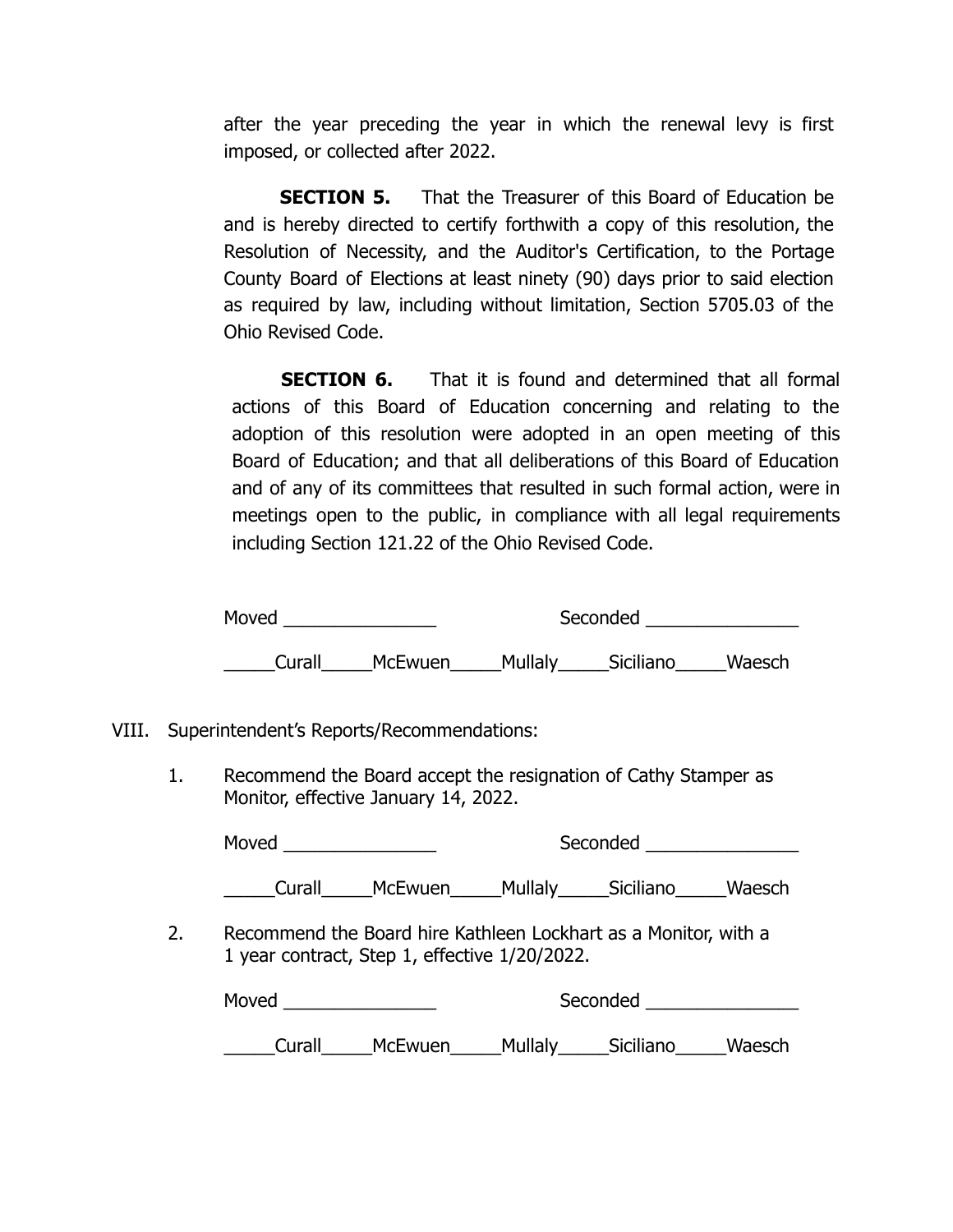3. Recommend the Board hire Rosalie Cadle as a Monitor, with a 1 year contract, Step 1, effective 1/20/2022.

|                   |                                                                                                                                         |  | Seconded _________________ |  |  |
|-------------------|-----------------------------------------------------------------------------------------------------------------------------------------|--|----------------------------|--|--|
|                   | Curall______McEwuen______Mullaly______Siciliano_______Waesch                                                                            |  |                            |  |  |
|                   | Recommend the Board hire Kindra Johancen as PE Teacher, effective<br>1/24/2022 with a Bachelor's degree, Step 1, and a 1 year contract. |  |                            |  |  |
|                   |                                                                                                                                         |  | Seconded ________________  |  |  |
|                   | Curall______McEwuen______Mullaly______Siciliano_______Waesch                                                                            |  |                            |  |  |
| January 3, 2022.  | Recommend the Board approve FMLA for Beth Hunt, effective                                                                               |  |                            |  |  |
|                   |                                                                                                                                         |  | Seconded                   |  |  |
|                   | Curall______McEwuen______Mullaly______Siciliano______Waesch                                                                             |  |                            |  |  |
| January 28, 2022. | Recommend the Board approve FMLA for Donna Walker, effective                                                                            |  |                            |  |  |
|                   |                                                                                                                                         |  | Seconded _________________ |  |  |
|                   | Curall_____McEwuen_____Mullaly_____Siciliano_____Waesch                                                                                 |  |                            |  |  |
|                   |                                                                                                                                         |  |                            |  |  |
|                   | Recommend the Board approve FMLA for Laura Debos, effective                                                                             |  |                            |  |  |
| January 10, 2022. |                                                                                                                                         |  | Seconded ________________  |  |  |

Dawn Coffman Kent State University \$375.00 Laura DeBos **Kent State University** \$375.00 Kathryn Lynch Kent State University<br>
Denise Huth-Mercer University of Akron \$320.00 University of Akron \$320.00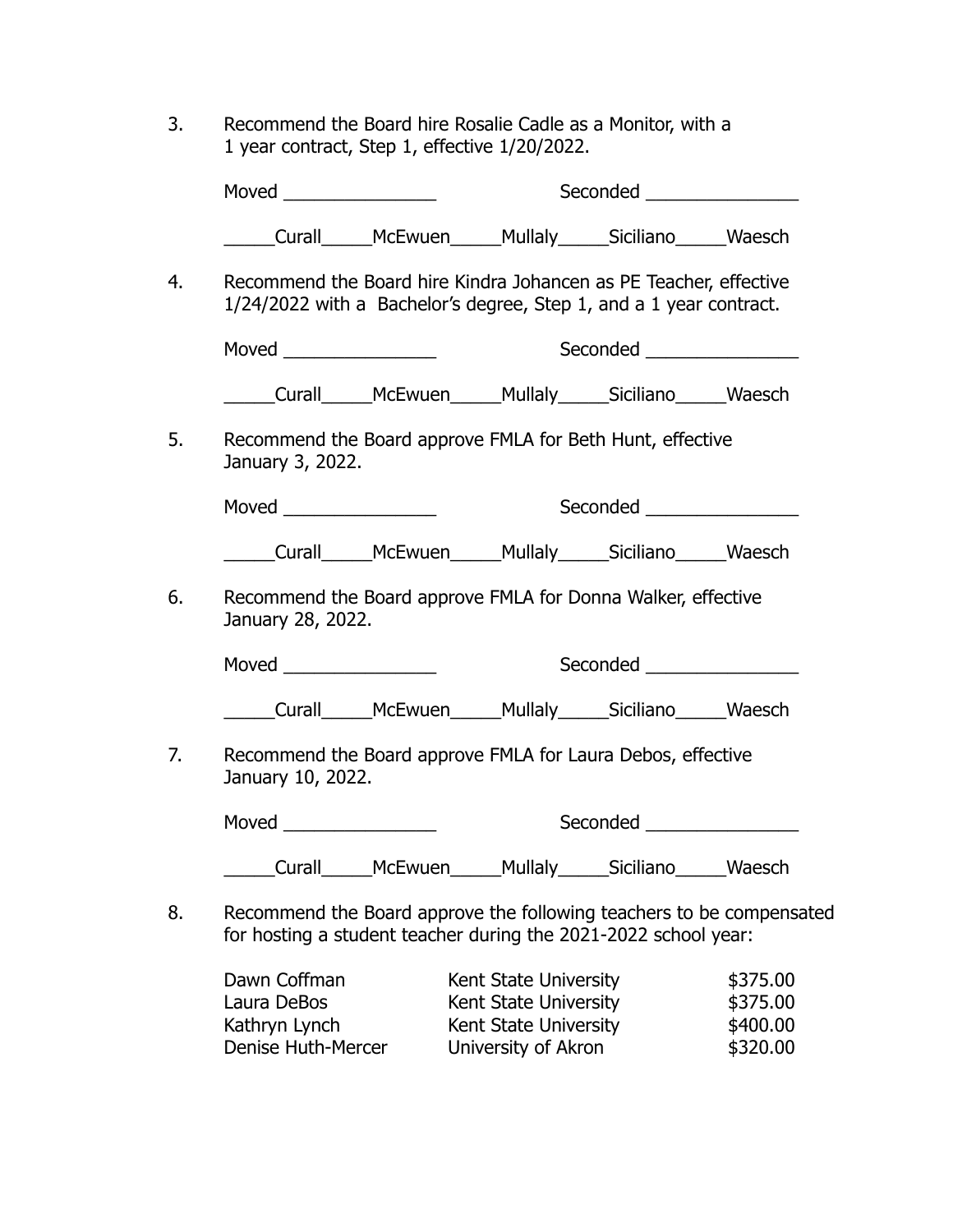|     | Matthew Just<br>Ryann Kavali                                                                                                                |                                                                  | University of Akron<br>University of Akron |                                                                                                                                                                                                           | \$320.00<br>\$320.00 |
|-----|---------------------------------------------------------------------------------------------------------------------------------------------|------------------------------------------------------------------|--------------------------------------------|-----------------------------------------------------------------------------------------------------------------------------------------------------------------------------------------------------------|----------------------|
|     |                                                                                                                                             |                                                                  | Seconded <u>Seconded</u>                   |                                                                                                                                                                                                           |                      |
|     |                                                                                                                                             | _____Curall______McEwuen______Mullaly______Siciliano______Waesch |                                            |                                                                                                                                                                                                           |                      |
| 9.  | Recommend the Board approve the following substitutes:                                                                                      |                                                                  |                                            |                                                                                                                                                                                                           |                      |
|     | <b>Emmalee Combs-Bennett</b><br><b>Thomas Reid</b>                                                                                          |                                                                  |                                            | Substitute Teacher<br>Substitute Bus Driver & Aide,<br>effective 1/20/2022.                                                                                                                               |                      |
|     | Ethan Kalina                                                                                                                                |                                                                  |                                            | Substitute Teacher                                                                                                                                                                                        |                      |
|     | Moved _________________                                                                                                                     |                                                                  |                                            | Seconded ________________                                                                                                                                                                                 |                      |
|     | _____Curall______McEwuen______Mullaly______Siciliano______Waesch                                                                            |                                                                  |                                            |                                                                                                                                                                                                           |                      |
| 10. | Recommend the Board approve the following supplementals:                                                                                    |                                                                  |                                            |                                                                                                                                                                                                           |                      |
|     | Kyle Rodstrom<br>Larry Bailey<br>Paige Byers<br>Keith Waesch<br>Chris Knopick<br>Rob Hindman                                                |                                                                  |                                            | HS Head Girls Track Coach<br>HS Head Boys Track Coach<br><b>HS Head Softball Coach</b><br><b>HS Head Baseball Coach</b><br>HS Fitness Coordinator - 1/2 contract<br>HS Fitness Coordinator - 1/2 contract |                      |
|     |                                                                                                                                             |                                                                  |                                            | Seconded <b>Exercise Seconded</b>                                                                                                                                                                         |                      |
|     |                                                                                                                                             | Curall______McEwuen______Mullaly______Siciliano______Waesch      |                                            |                                                                                                                                                                                                           |                      |
| 11. | Recommend the Board approve the 2022-2023 school calendar.                                                                                  |                                                                  |                                            |                                                                                                                                                                                                           |                      |
|     |                                                                                                                                             |                                                                  |                                            | Seconded _________________                                                                                                                                                                                |                      |
|     | _____Curall______McEwuen______Mullaly______Siciliano______Waesch                                                                            |                                                                  |                                            |                                                                                                                                                                                                           |                      |
| 12. | Recommend the Board approve the College Credit Plus Memorandum of<br>Understanding with Kent State University or the 2022-2023 school year. |                                                                  |                                            |                                                                                                                                                                                                           |                      |
|     |                                                                                                                                             |                                                                  |                                            | Seconded _________________                                                                                                                                                                                |                      |
|     |                                                                                                                                             | Curall______McEwuen______Mullaly______Siciliano______Waesch      |                                            |                                                                                                                                                                                                           |                      |